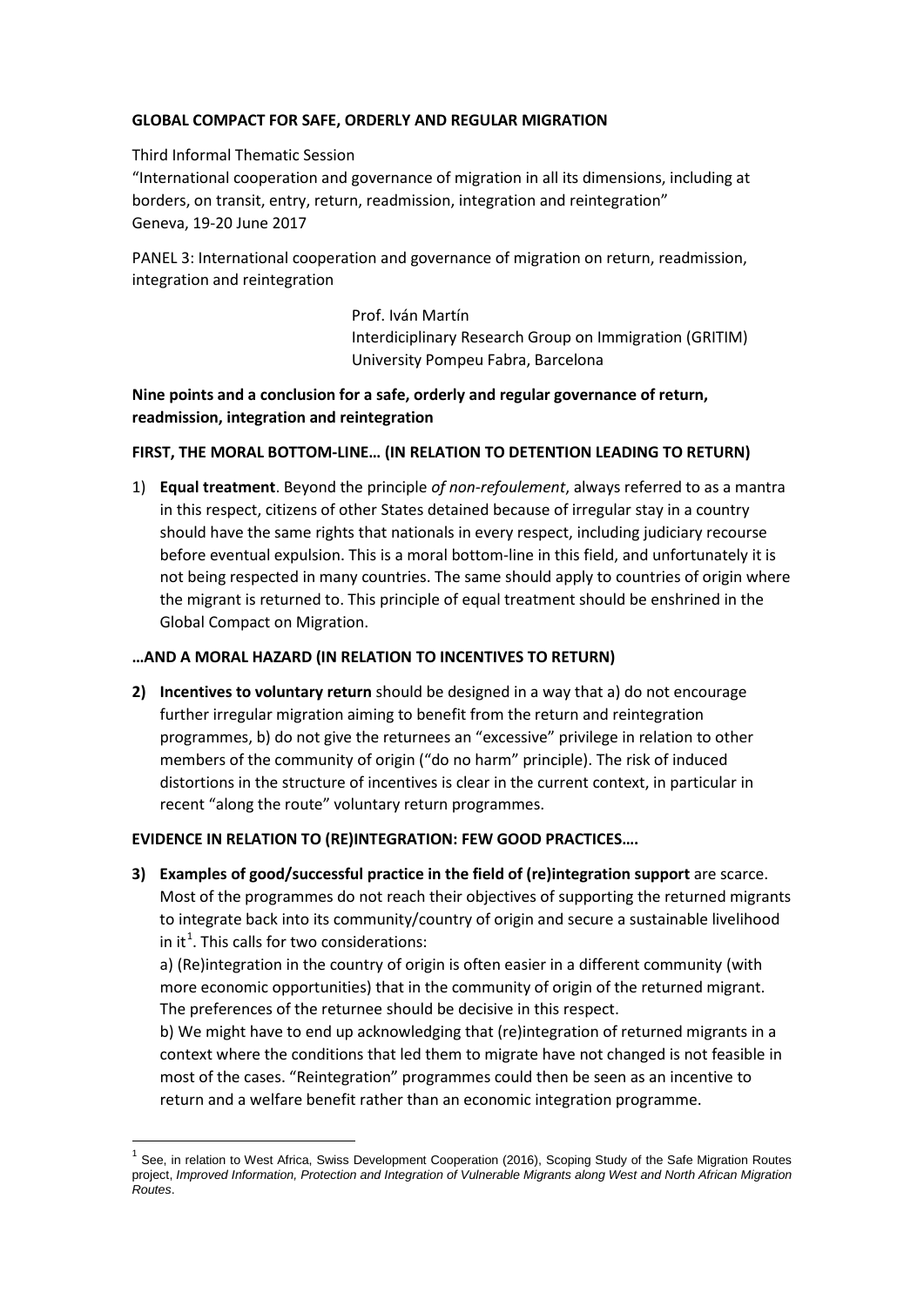….**BUT SOME FINDINGS STAND OUT IN EVALUATIONS OF PRACTICE SO FAR**….

- **4) (Re)integration starts in the country of return.** An orderly, safe and rights-based return contributes to a successful (re)integration in the country of origin. Developing the migrant's skills in the country of stay before return (through short-term vocational education and training programmes for instance) can contribute to making the return less traumatic and (re)integration more successful.
- **5) Mainstreaming of reintegration programmes and alignment with national development policies.** Reintegration programmes should be mainstreamed into the country of origin institutions (public employment services, VET systems, entrepreneurship promotion, social assistance agencies…) and not create "parallel circuits" of international organizations or NGOs to channel and implement international cooperation funds, in particular in weak States. In this way (re)integration programmes can also contribute to strengthen national institutions and development policies.
- 6) Whereas readmission is often managed by national authorities and reintegration programmes are mostly implemented by international organizations and NGOs**, local and regional authorities can and should play a key role.** In particular, reintegration programmes should be aligned with and linked to local and regional development programmes and investment plans, and might even directly contribute to its implementation. This link should be stated in the Global Compact on Migration.
- 7) **Systematic information on international (re)integration projects should be generated and made public to make possible an objective evaluation and improve effectiveness.** As highlighted in the study ["Migrant Support Measures from an Employment and Skills](http://www.etf.europa.eu/webatt.nsf/0/58594C046A08A6E3C1257EB2003A85FC/$file/MISMES%20Global%20Inventory.pdf)  [Perspective \(MISMES\). Global Inventory with a Focus on Countries of Origin",](http://www.etf.europa.eu/webatt.nsf/0/58594C046A08A6E3C1257EB2003A85FC/$file/MISMES%20Global%20Inventory.pdf) information collected and provided on budget, activities, number of beneficiaries and impact of international cooperation projects funding reintegration of returned migrants, often implemented by UN agencies, is fragmentary and does not allow for an objective, independent evaluation of those programmes. International donors have a particular responsibility in this regard, and a basic set of information to be published in relation to any international cooperation project in this field should be defined and agreed upon.

## **…AND INTERNATIONAL GOVERNANCE OF RETURN AND REINTEGRATION REQUIRES AN INTEGRATED APPROACH AND INTERNATIONAL INSTRUMENTS**

- 8) **Return and readmission should not be dealt with in isolation** of other migration governance issues and in the framework of ad-hoc institutional setting involving only security agencies (such as Ministries of Interior), as is often the case. It should be part of a wider package including legal migration, mobility, migration and development and other aspects of migration. In this respect, the Global Compact is an appropriate framework to adopt a simple normative framework in this regard.
- 9) **Return and readmission cooperation is often dealt with exclusively at bilateral level between country of return and country of origin, and often treated mainly as a security issue and with lack of transparency.** The Global Compact on Migration offers a unique opportunity to multilateralize it, defining a core set of standard practices to protect the weak part of the return and readmission procedures: the migrant. This should not be done